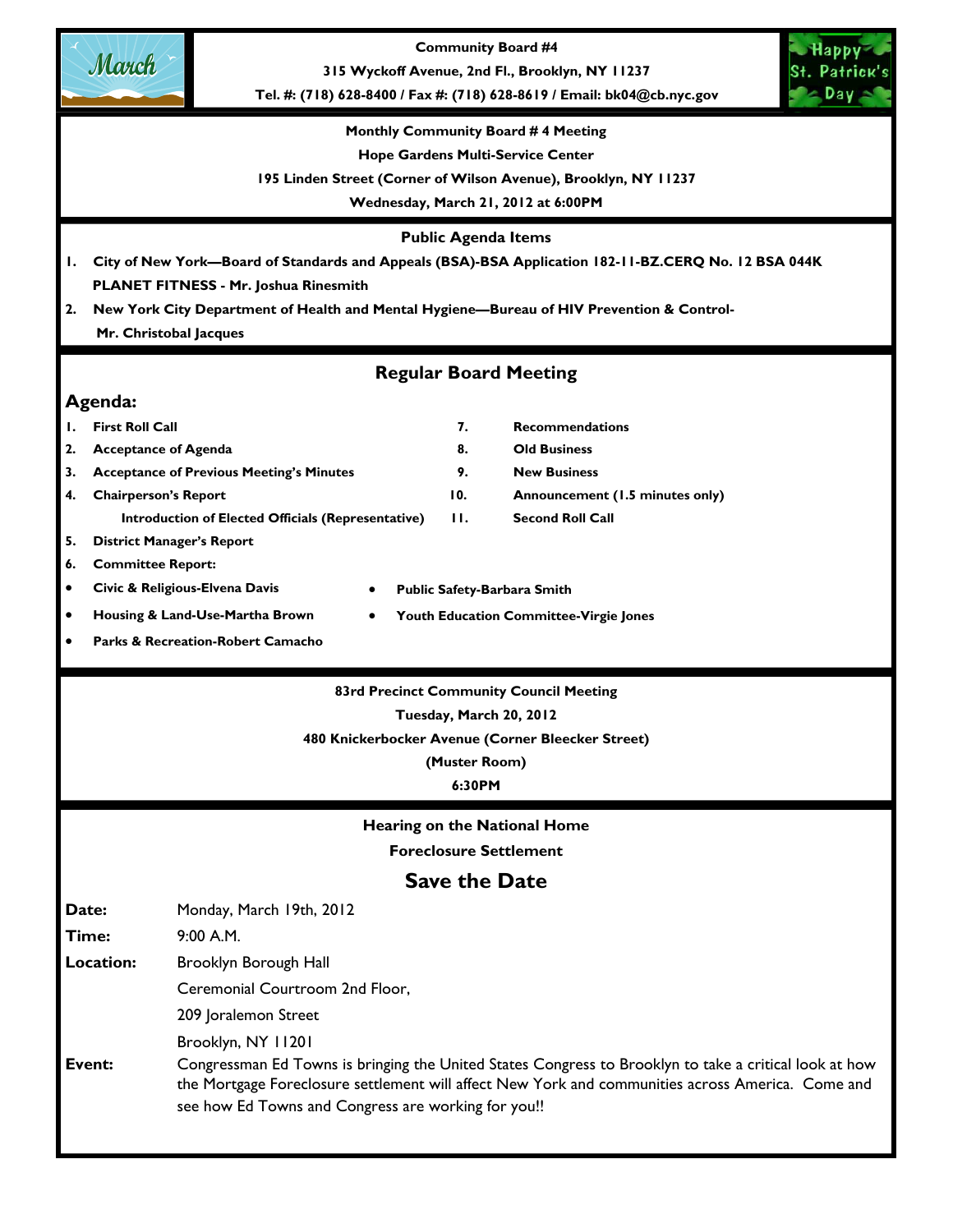





# **718-250-3888**

**www.projectsafesurrender2011.org**

**Mt. Pisgah Baptist Church 212 Tompkins Avenue, Brooklyn, NY C/O Tompkins Ave & DeKalb Ave Pastor Johnny Ray Youngblood (718) 388-3900** 

# **Yankee Stadium is Hiring for the New Season!!!!**

**Premium Services Supervisor \* Catering Coordinator \* Catering Server Concession Stand Cashier \* Concessions Prep Merchandise Warehouse Associate \* Merchandise Sales Room Personnel** 

**Please apply on line at: www.legendsm.com**

**Or Call Dionne Binns @ (718) 590-7159**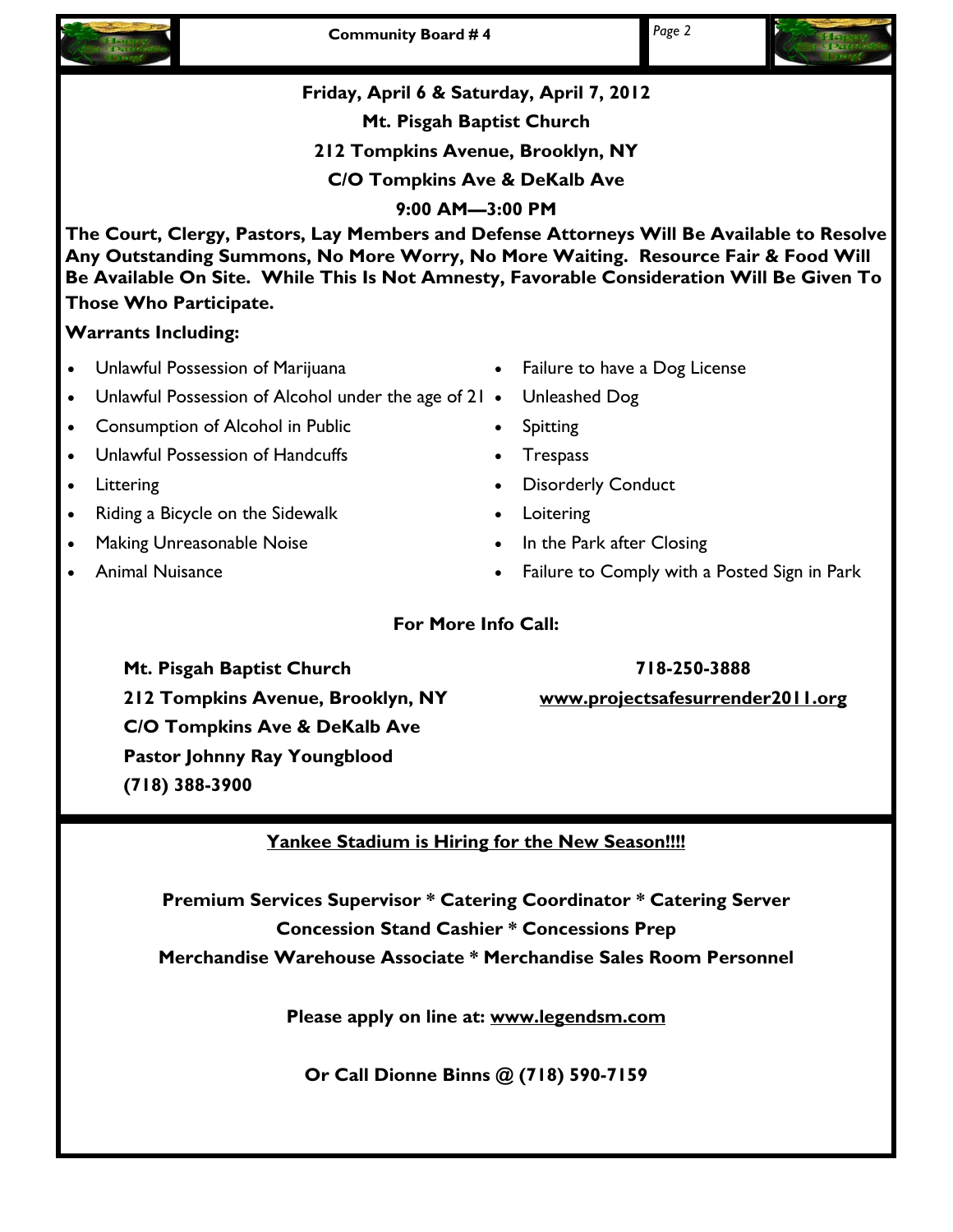



**SCO** 

**Family of Services** 

**Are you out of school and not working?** 

**YOUNG ADULT INTERNSHIP PROGRAM GET YOUR FOOT IN THE DOOR!** 

# **Earn up to \$2500!**

**Registration:** 

**Wednesday 11am Sharp** 

**March 7 & 14** 

**Bring photo ID, social security card, birth certificate and proof of address** 

**18-24 Years Old** 

**75 Lewis Avenue** 

**Brooklyn, NY 11206** 

**Phone: 718-455-1166** 

**Fax: 718-452-3047** 

**Start your career with job readiness training and a paid internship at a local business. Continue with further training, education or a permanent job and follow-up services. Get your start for a brighter future at New Horizons paid internship Program, fourteen weeks that could change your life.** 

# **WYCKOFF HEIGHTS MEDICAL CENTER**

# **PHM H.I.V. Outreach & Prevention Program\***

\*This program is supported by the Centers for Disease Control

& Prevention Funding Opportunity Announcement PS10-1003





**IF YOU TOOK THE HIV TEST… YOU CAN LEARN HOW TO TAKE CARE OF YOURSELF & OTHERS!** 

**FREE, CONFIDENTIAL RAPID HIV TESTING Walk-in hours: Monday-Friday 9am-3pm** 

**342 Stanhope Street (acrsoo from the hospital EMERGENCY Room) L train to DeKalb Ave; B38 to DeKalb Ave; B13 to Himrod/Stanhope** 

**For more information: (718) 963-7312** 

**C.I.A.L., INC. 173 Harman St. Brooklyn, NY 11221 347-204-8854 Free Softball Training** 



**Every Monday from 6-8PM For young Girls ages 4-17 \*\*During the winter months we give free Softball Training \*\*During the summer months we have team competition Training are provided at The Gym of IS 347/349 35 Starr Street Between: Central & Wilson Avenues Brooklyn, NY 11221 For more information contact: Lucy Belardo 347-204-8854** 

# **NYC Department of Education**

Beginning today, families with children born in 2008 can apply for public school pre-kindergarten programs for the 2012-2013 school year. Please help us spread the word!

Families can get an application and a copy of the 2012- 2013 Pre-Kindergarten Directory by either visiting our Web site,

**http://schools.nyc.gov/ChoicesEnrollment/PreK,** or visiting a local borough enrollment, which are listed here: **http://schools.nyc.gov/ChoicesEnrollment/NewStud ents/BEO.** The Pre-Kindergarten Directory includes information about how to apply as well as a list of both public school and community-based organization (CBO)

pre-kindergarten programs.

The deadline to submit a pre-kindergarten application for **public school programs is April 5, 2012.** Please note CBO's manage their own enrollment process and should be contacted directly.

For more information, or to ask any questions about Pre-Kindergarten admissions, families can call **(718) 935-2009**  or visit our Web site at:

**http://schools.nyc.gov/ChoicesEnrollment/PreK.**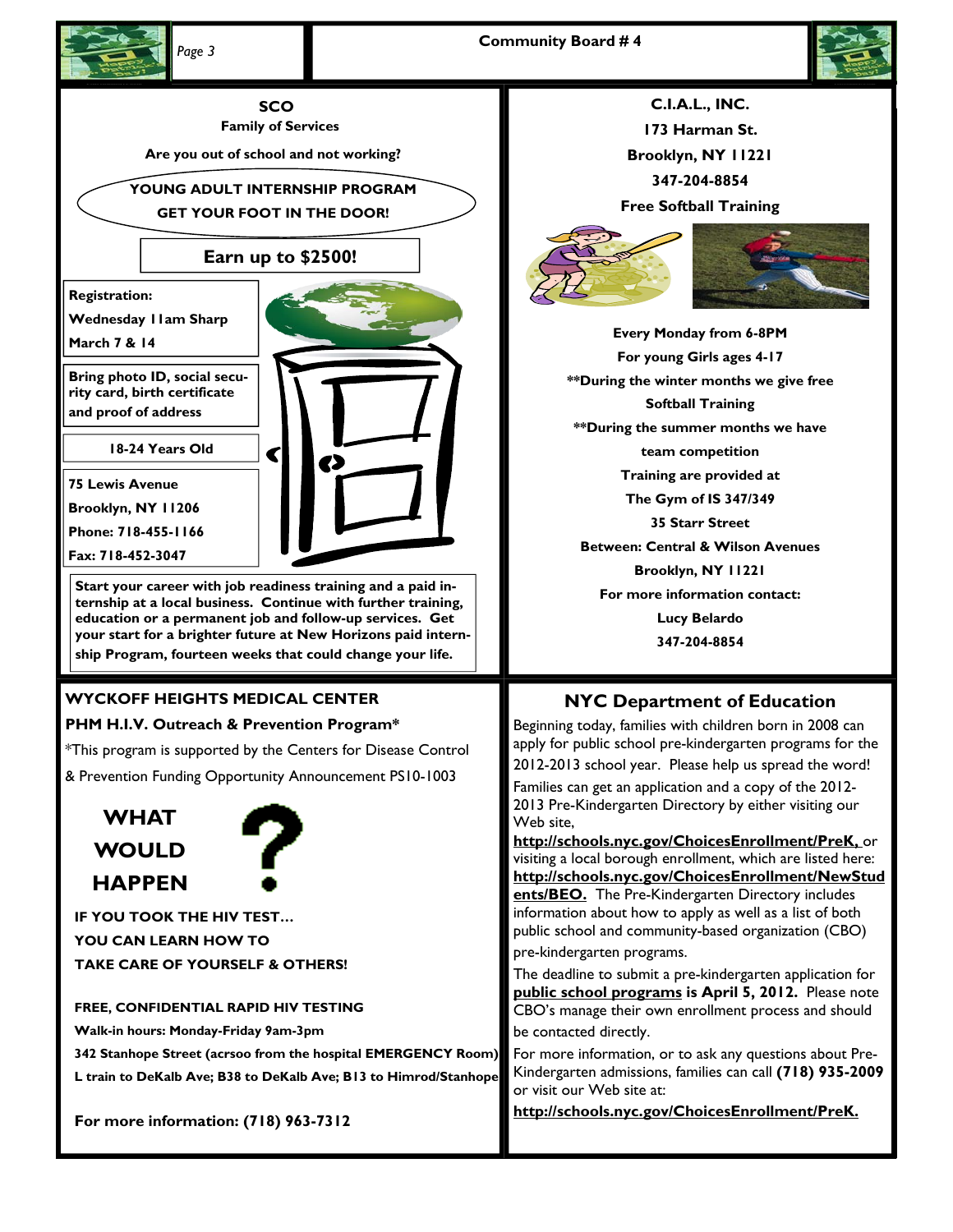



# **LaGuardia Community College**

# **CUNY Fatherhood Academy**

- **Are you a father between the ages of 18 and 24?**
- **Do you want to move forward in your life?**
- **Are you unemployed or underemployed?**

# The **CUNY Fatherhood Academy** is a **free**

**5-month, 3 day a week p**rogra**m** that can help you:

- **Earn a GED** while focusing on academic and personal success
- **Prepare for college**
- **Get work experience** through a part-time job or an internship
- **Explore careers**
- **Learn** about important topics such as parenthood, health and financial literacy

# **Take this opportunity to create a brighter future for you and your family!**





LaGuardia Community College 29-10 Thomson Avenue, Room C-404 Long Island City, New York 11101

# **Recruiting NOW!**

**For more information contact David (718) 730-7336 or dspeal@lagcc.cuny.edu** 

# **OBT** OPPORTUNITIES FOR A **BETTER TOMORROW**

# **FREE Clerical Skills Training & GED Program**

Are you 17-21 years old  $\bigg)$  ( Need a job?  $\bigg)$  ( Need your GED? **During this 20-week training program you will receive:**  • Business administrative/customer service skills Public Speaking & Communications skills • College access assistance GED classes (if needed) • Job placement assistance • **Preparation classes for two nationally recognized credentials**  1. Microsoft Office Specialist 2. National Retail Federation Customer Service Certification • Training will be taking place at OBT Bushwick located in 25 Thornton Street, Brooklyn, NY 11206. **For more information please call (718) 387-1600**